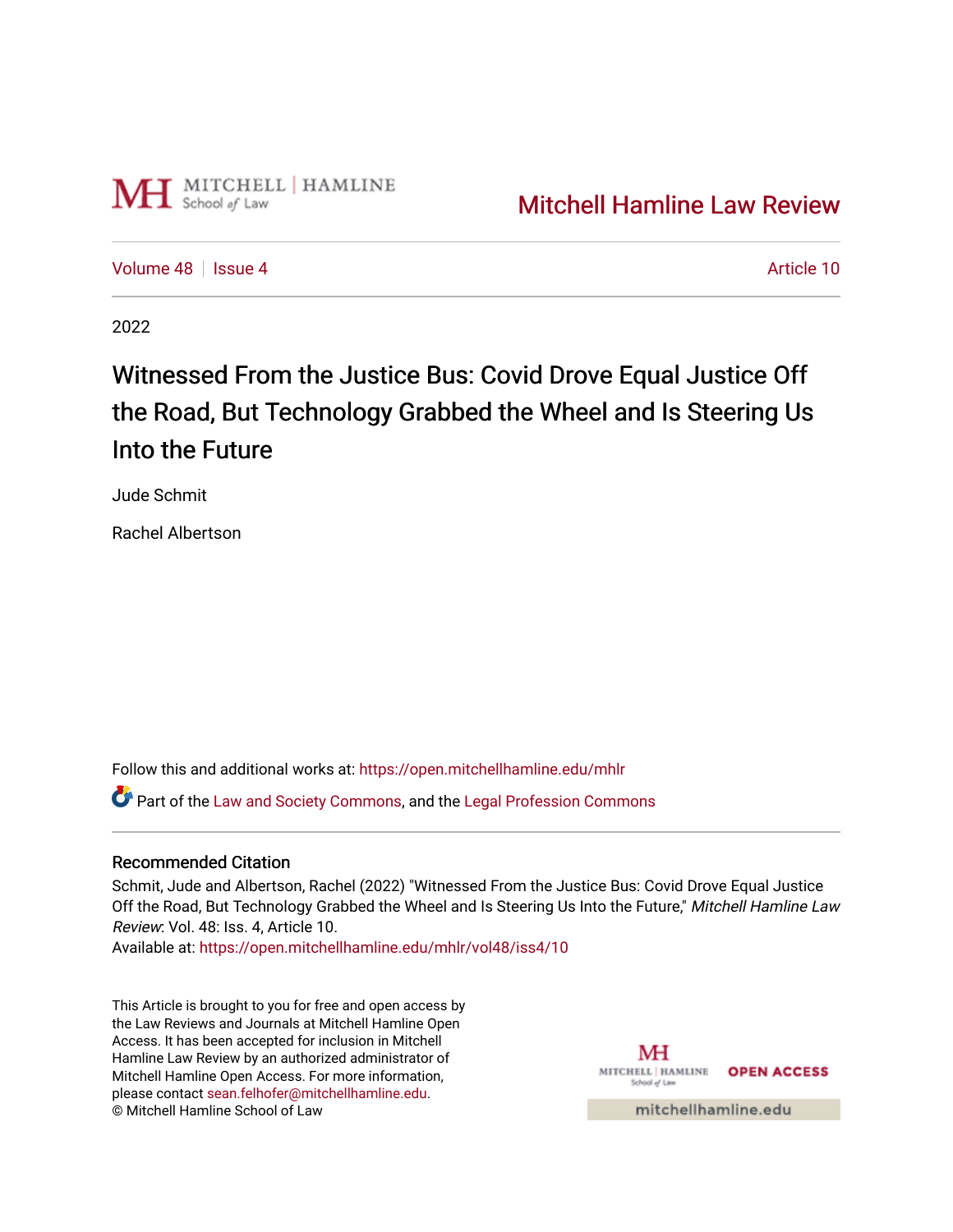## WITNESSED FROM THE JUSTICE BUS: COVID DROVE EQUAL JUSTICE OFF THE ROAD, BUT TECHNOLOGY GRABBED THE WHEEL AND IS STEERING US INTO THE FUTURE

Jude Schmit and Rachel Albertson †

| II. Gap in the Road: No Right of Access in Rural America and the                                                       |
|------------------------------------------------------------------------------------------------------------------------|
| III. Wheels of Justice: LASNEM Hits the Road with Technology                                                           |
| IV. The Virtual Highway: Zoom Courts, Kiosks, and Eviction-<br>C. Traffic Jam: Eviction Courts and the Partnership1184 |
|                                                                                                                        |

#### I. INTRODUCTION

<span id="page-1-0"></span>Thirty feet above the marble entrance to the Supreme Court looms the Great American Promise: "Equal Justice Under Law."[1](#page-1-1) Chiseled by hand before the building was completed in 1935, the bold pledge—though etched in stone—remains distant and unfulfilled in neighborhoods just a few

<span id="page-1-1"></span><sup>†</sup> Jude Schmit has been with Legal Aid Service of Northeastern Minnesota ("LASNEM") since 2017. He practices primarily out of the Duluth office with a focus on housing law. Rachel Albertson has been with LASNEM since 2005 and is currently the Development and Communications Manager who oversaw the implementation of the Justice Bus and Legal Kiosk initiatives. The Authors thank Emily Burrows, Tiffany Doherty-Schooler, and Dori Rapaport for their contributions and input. The Authors would also like to thank all their colleagues at LASNEM whose daily pursuit of equal access to justice provided the inspiration for this Article.

<sup>&</sup>lt;sup>1</sup> The West Pediment Information Sheet, OFF. OF THE CURATOR, SUP. CT. OF THE U.S., https://www.supremecourt.gov/about/WestPediment8-10-2009\_Final.pdf [https://perma.cc/NRM2-HWPE].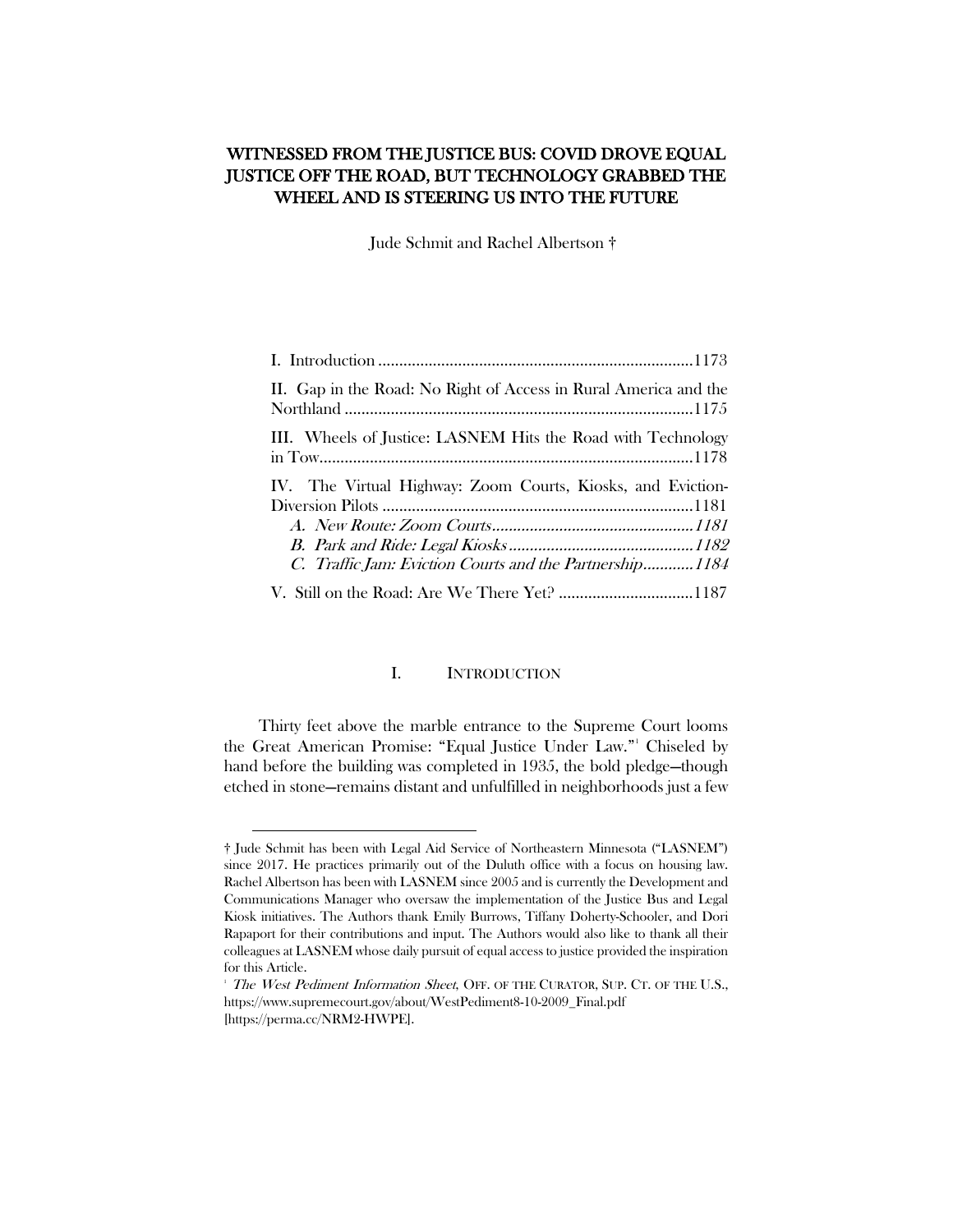miles away. [2](#page-2-0) Burdened with poverty and a lack of resources—access to technology and easy transportation, first and foremost—the less fortunate have long found equal justice mostly out of reach.<sup>[3](#page-2-1)</sup>

COVID-19 has only increased the problem, isolating needy Americans in their most desperate time. [4](#page-2-2) Yet as you drive into any rural area of America, you find that the virus also revealed what has already proven to be one of the great equalizers of our age: technology. It's making a profound difference and traveling across America makes that clear.

Drive beyond the D.C. suburbs and history shows the grand promise is also not kept for rural Virginians.<sup>[5](#page-2-3)</sup> Taking time off work, paying for babysitters, finding someone to care for an elderly person in your charge, often needing to travel considerable distance, minimal internet access, lower education levels, unfamiliarity with the legal process, and a lack of other resources—including money and knowing people in the system—all weigh

#### $^{\scriptscriptstyle 2}$  Id.

<span id="page-2-1"></span><span id="page-2-0"></span> $\,^3$  See Hannah Denham, *Many D.C. Communities Lack the Tools to Connect Online, But* That's Slowly Changing, WASH. BUS. J. (Dec. 17, 2021, 5:00 AM), https://www.bizjournals.com/washington/news/2021/12/17/dc-digital-divide-wilderness-

technology-alliance.html [https://perma.cc/V89K-WK6F] (discussing the efforts to bridge the digital divide between the haves and have-nots in Washington, D.C.); Performance Oversight of the Department of Employment Services' Office of Unemployment Services, Hearing Before the Comm. on Lab. and Workforce Dev. (D.C. Council 2022) (joint statement of Jen Jenkins, Pol'y Advoc., Legal Aid Soc'y of the D.C., Drake Hagner, Supervising Att'y, Legal Aid Soc'y of D.C., and Tonya Love, Program Dir. and Att'y, Claimant Advoc. Program) available at https://www.legalaiddc.org/wp-content/uploads/2022/02/Testimonybefore-the-Committee-on-Labor-Workforce-Development-regarding-the-DOES-Jen-

Jenkins-Drake-Hagner-Tonya-Love-1.pdf [https://perma.cc/FXX4-F2WF] (acknowledging more than sixty-five percent of residents in the poorest D.C. wards do not have high-speed internet access, but eighty-five percent of the most affluent residents have access. Moreover, low-income internet users are significantly more likely to access the internet somewhere other than at home).

<span id="page-2-2"></span><sup>&</sup>lt;sup>4</sup> See Memorandum on Restoring the Department of Justice's Access-to-Justice Function and Reinvigorating the White House Legal Aid Interagency Roundtable, 2021 DAILY COMP. PRES. DOC. (May 18, 2021); ACCESS TO JUSTICE IN THE AGE OF COVID-19, WHITE HOUSE (Sept. 2021), https://www.whitehouse.gov/wp-content/uploads/2021/10/White-House-Legal-Aid-Interagency-Roundtable-Report.pdf. [https://perma.cc/8KYE-PGPZ] [hereinafter ACCESS TO JUSTICE REPORT].

<span id="page-2-3"></span>Broadband Need, NTIA ARCGIS ONLINE, https://broadbandusa.maps.arcgis.com/apps/webappviewer/index.html?id=e2b4907376b54 8f892672ef6afbc0da5 [https://perma.cc/WAU5-T9RZ] [hereinafter Indicators of Broadband Need] (displaying a digital map with key indicators of broadband needs across the country; the rural Virginian counties bordering the D.C. suburbs show a dearth of households with internet access); see also Emily A. Vogels, Some Digital Divides Persist Between Rural, Urban, and Suburban America, PEW RSCH. CTR. (Aug.19, 2021), https://www.pewresearch.org/fact-tank/2021/08/19/some-digital-divides-persist-between-

rural-urban-and-suburban-america/ [https://perma.cc/2J5G-SZMX] (recognizing that roughly seven-in-ten rural Americans say they have a broadband access at home but that, despite this adoption, are still less likely than those living in suburban areas to report having home broadband).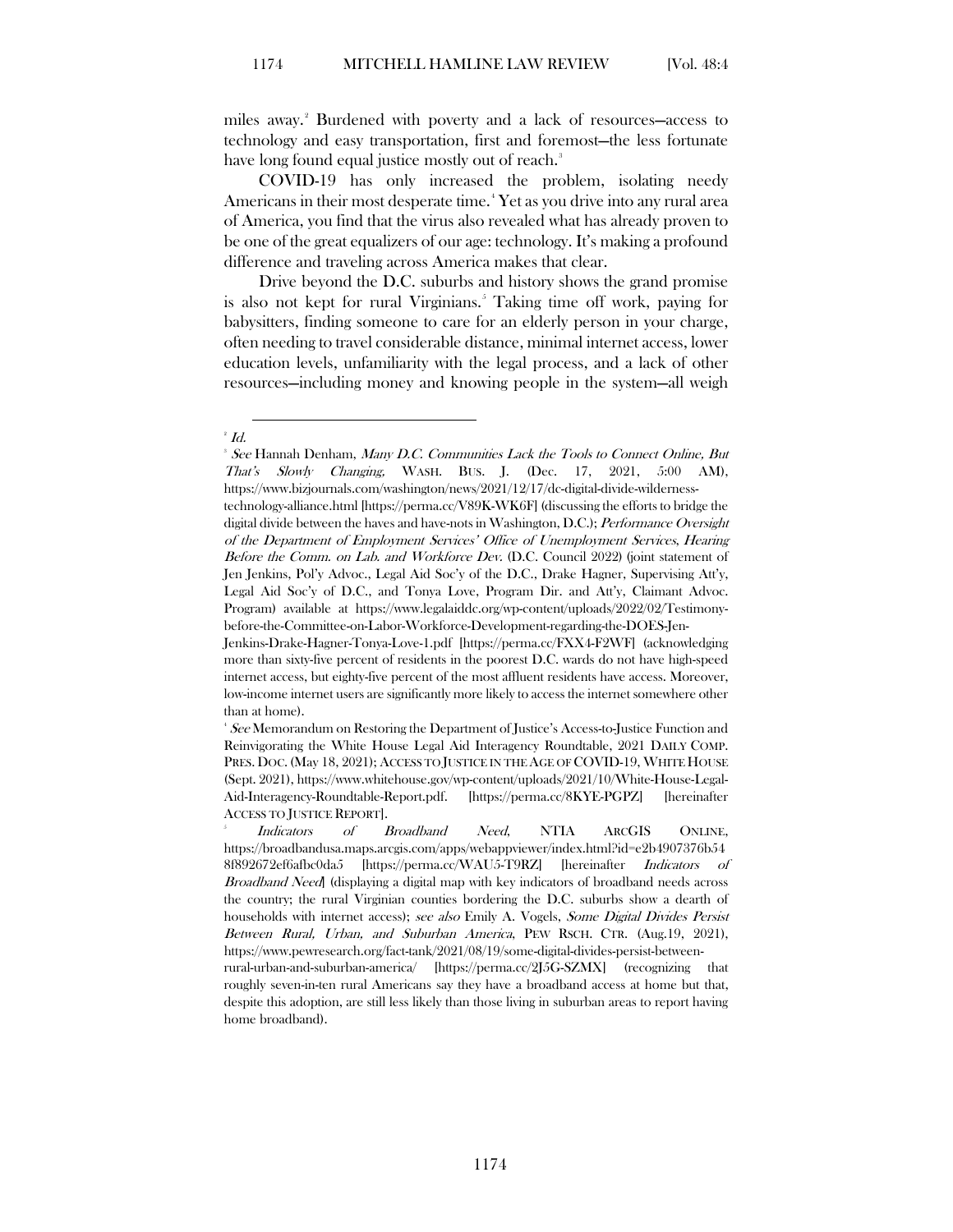more heavily on people seeking equal justice in rural areas.<sup>[6](#page-3-1)</sup>

Although advocates for access to justice helped level the pavement across the country, not enough time and too much distance have a huge impact on staffs with limited resources and a growing population needing legal assistance. The more time clients spend on the road, the more burdensome the experience. The more time advocates and lawyers spend on the road, the fewer clients they can help. In rural America, the expanse exasperates the problem, and COVID-19 has made that isolation all the more troublesome.<sup>[7](#page-3-2)</sup>

This Article spotlights Legal Aid Service of Northeastern Minnesota's ("LASNEM") response to the access-to-justice crisis in the age of COVID-19. The first part briefly summarizes the civil justice gap, focusing on potholes littering LASNEM's roads. The second part discusses the initiatives adopted by LASNEM since the pandemic struck, including the Justice Bus, Legal Kiosks, and the partnerships made with the courts and community partners to participate in eviction-diversion pilots. In short, this Article argues that bridging the access-to-justice gap in rural Minnesota requires a multidimensional approach utilizing technology as the vehicle.

## <span id="page-3-0"></span>II. GAP IN THE ROAD: NO RIGHT OF ACCESS IN RURAL AMERICA AND THE NORTHLAND

The justice gap—a shorthand to describe the deficiencies in meeting the need for legal assistance among low-income Americans—has been a protracted and insurmountable obstacle long before COVID-19 swept

<span id="page-3-1"></span><sup>&</sup>lt;sup>6</sup> See Michele Statz, Hon. Robert Friday & Jon Bredeson, *"They Had Access, But They* Didn't Get Justice": Why Prevailing Access to Justice Initiatives Fail Rural Americans, 28 GEO. J. ON POVERTY L. & POL'Y 321 (2021) (providing an in-depth look at the various barriers, at the micro and macro level, facing low-income rural residents in Northeastern Minnesota and Northwestern Wisconsin); Lisa R. Pruitt & Bradley E. Showman, Law Stretched Thin: Access to Justice in Rural America, 59 S.D. L. REV. 466, 489, 497–502 (2014) (examining the complexities of access-to-justice issues in the rural context and calling on the legal community to forge partnerships with nonprofits and community institutions to foster a more robust concept of justice); Susan Drisko Zago, Riding Circuit: Bringing the Law to Those Who Need It,  $12$  FLA. A&M U. L. REV. 1,  $14-15$  (2016) (analyzing the intersecting barriers indigent litigants face when trying to access the civil justice system); Ann M. Eisenberg, Distributive Justice and Rural America, 61 B.C. L. REV. 189, 224 (2020) (discussing inadequate access to resources in rural communities, including school funding, broadband internet, and healthcare). 7

<span id="page-3-2"></span>There is not a consensus among governments, courts, and social scientists when defining "rural." The varying definitions carry strengths and weaknesses. This Article adopts a more workable definition based on "an inchoate concept of rurality, the general idea of sparsely populated areas, including small towns, and associated culture aspects." See Lisa R. Pruitt, Latina/os, Locality, and Law in the Rural South, 12 HARV. LATINO L. REV. 135, 136 n.2 (2009).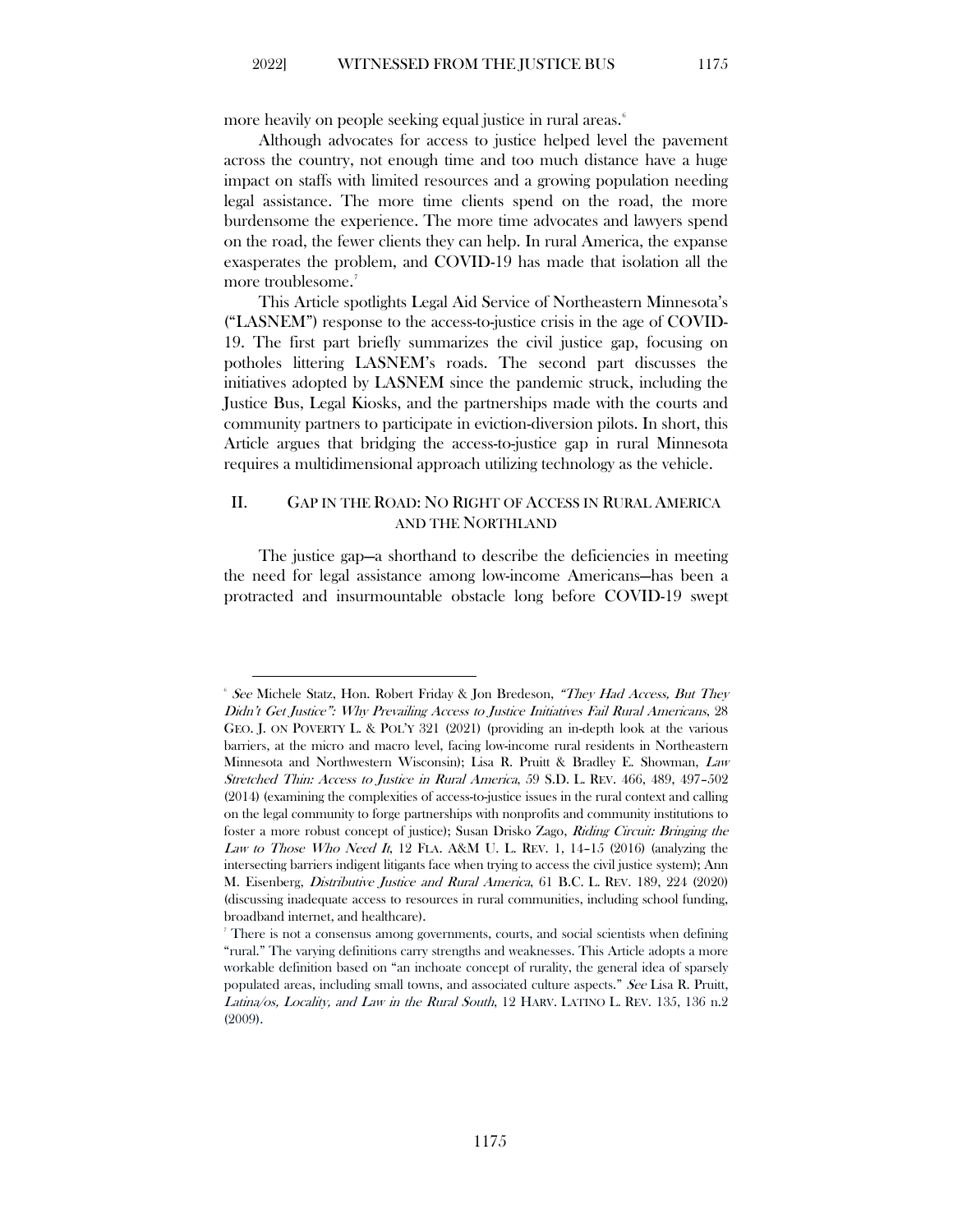across the country.<sup>[8](#page-4-0)</sup> According to the World Justice Project, the United States is 126th out of 139 countries in terms of access to and affordability of civil justice. [9](#page-4-1) The likes of Afghanistan and Venezuela rank higher.[10](#page-4-2) To call this anything but a crisis would be an understatement.

A closer look at the numbers is a sobering reminder of how far we must still go. According to the most recent Legal Services Corporation's  $("LSC")$ <sup>n</sup> Justice Gap Report, nearly 10 million rural residents have family incomes [12](#page-4-4)5% below the federal poverty line.<sup>12</sup> In the prior year, 75% of rural households experienced at least one civil legal problem, while 23% faced six or more problems.<sup>[13](#page-4-5)</sup> A mere 22% of those surveyed reached out for legal help, and, perhaps the most alarming, 86% received no or inadequate help for their legal problems.<sup>[14](#page-4-6)</sup> The staggering numbers from this report have since prompted LSC to enact the Rural Justice Task Force.<sup>[15](#page-4-7)</sup> Launched in December 2021, the Task Force is directed to address the barriers exacerbating the justice gap in rural America, including geographic isolation, lack of access to broadband and other technology, and a shortage of available attorneys.<sup>[16](#page-4-8)</sup>

LASNEM is all too familiar with the barricades facing the Task Force.<sup>[17](#page-4-9)</sup> The vast geography of LASNEM's service area is 27,683 square miles

<span id="page-4-8"></span>

<span id="page-4-0"></span><sup>&</sup>lt;sup>8</sup> See Larry Spain, The Opportunities and Challenges of Providing Equal Access to Justice in Rural Communities, 28 WM. MITCHELL L. REV. 367 (2001); Lisa R. Pruitt, Amanda L. Kool, Lauren Sudeall, Michele Statz, Danielle M. Conway & Hannah Haksgaard, Legal Deserts: A Multi-State Perspective on Rural Access to Justice, 13 HARV. L. & POL'Y REV. 15 (2018).

<span id="page-4-1"></span><sup>9</sup> WJP Rule of Law Index, Civil Justice—People Can Access and Afford Civil Justice, WORLD JUST. PROJECT, https://worldjusticeproject.org/rule-of-law-

<span id="page-4-2"></span>index/factors/2021/United%20States/Civil%20Justice [https://perma.cc/SJ2M-F9QW].<br><sup>10</sup> Id. Afghanistan ranks 118th and Venezuela ranks 116th out of 139 countries. Id.

<span id="page-4-3"></span><sup>11</sup> About LSC, LEGAL SERVS. CORP., https://www.lsc.gov/about-lsc [https://perma.cc/9ESQ-Y7L6]. LSC is an independent nonprofit established by Congress to provide financial support for civil legal aid to low-income Americans. *Id.* The Corporation currently provides funding to 132 independent nonprofit legal aid programs, including LASNEM. Id.

<span id="page-4-4"></span><sup>&</sup>lt;sup>12</sup> LEGAL SERVS. CORP., THE JUSTICE GAP: MEASURING THE UNMET CIVIL LEGAL NEEDS OF LOW-INCOME AMERICANS (2017),

https://www.lsc.gov/sites/default/files/images/TheJusticeGap-FullReport.pdf

<sup>[</sup>https://perma.cc/E6FA-H5PG]. 125% is the income threshold to qualify for legal assistance when utilizing funds through LSC. Id.

<span id="page-4-5"></span> $13$  Id. at 48 (indicating that common civil legal problems for rural households include health, consumer and finance, and employment). <sup>14</sup> *Id.* 

<span id="page-4-7"></span><span id="page-4-6"></span><sup>&</sup>lt;sup>15</sup> Rural Justice Task Force: Background, LEGAL SERVS. CORP., https://www.lsc.gov/initiatives/lsc-task-forces/rural-justice-task-force [https://perma.cc/6D5E-YAKL].<br> $^{16}$  *Id.* 

<span id="page-4-9"></span><sup>&</sup>lt;sup>17</sup> See JON BREDESON & MICHELE STATZ, "NOT A LEGAL ISSUE" A REPORT ON COMMUNITY LEGAL NEED (2019), NORTHLAND ACCESS TO JUST., https://www.northlandproject.org/assessments-and-reports [https://perma.cc/J7XP-PNZQ]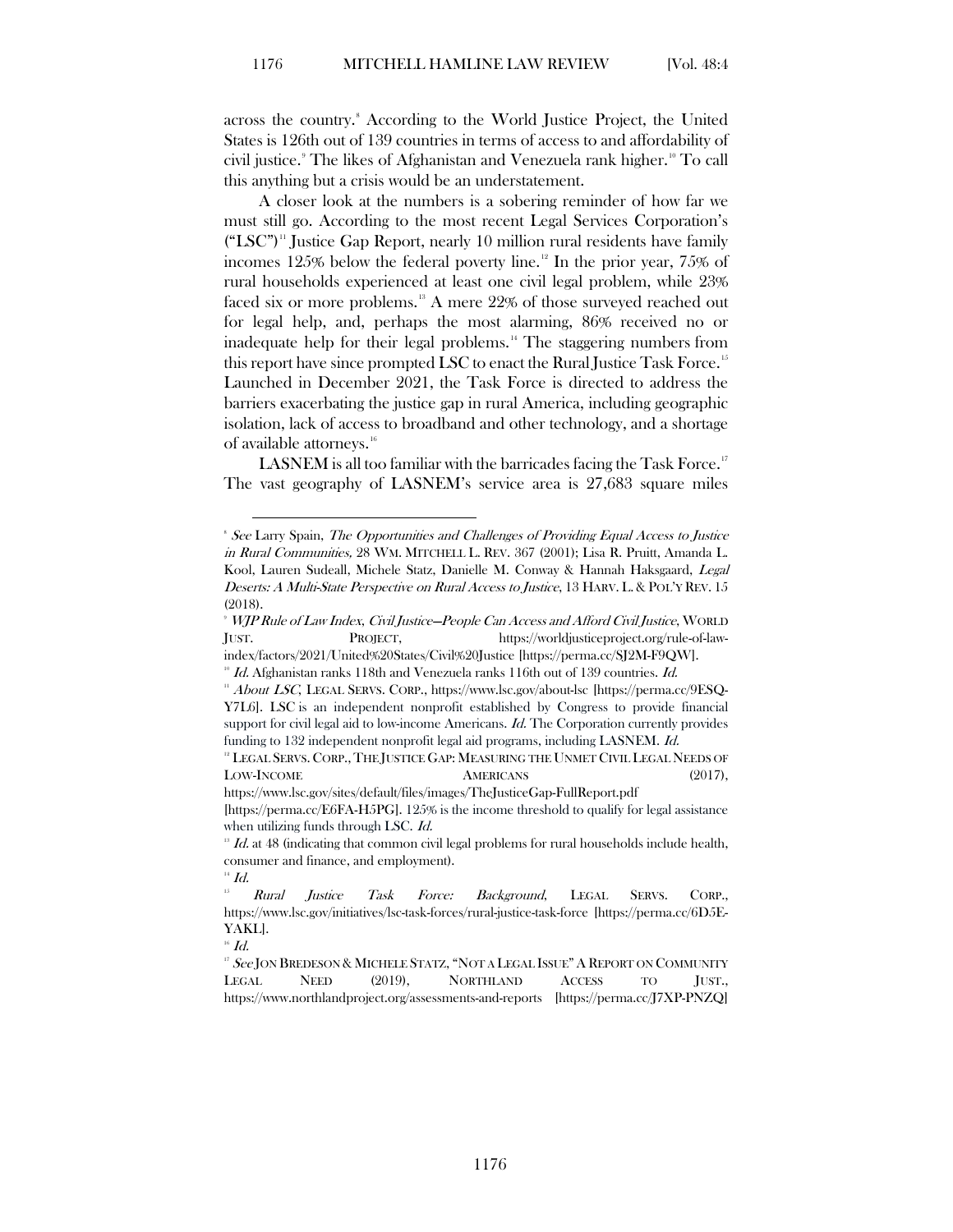encompassing eleven counties in the Minnesota Arrowhead and east-central regions of the state.<sup>[18](#page-5-0)</sup> This expanse, which exceeds that of ten states, is covered by five staffed offices.[19](#page-5-1) The geographic isolation and lowpopulation density stretch LASNEM thin as a result of excessive time spent traveling to meet with clients, attend hearings, and staff outreach events.  $^{20}$  $^{20}$  $^{20}$  In October 2019, LASNEM expanded its services to help fill this gap by establishing a Private Attorney Involvement Program.<sup>21</sup> While this is a step in the right direction, the shortage of attorneys (let alone those able to volunteer) is a growing problem in the Northland.<sup>[22](#page-5-4)</sup>

Adequate technology is a scarcity across much of LASNEM's territory.<sup>[23](#page-5-5)</sup> Broadband access, which is often seen as the silver bullet to resolve the digital divide, has been in such dire straits in Minnesota that the last two governors established task forces to tackle the problem.<sup>[24](#page-5-6)</sup> Yet despite these efforts,  $157,000$  households in rural Minnesota remain underserved.<sup>[25](#page-5-7)</sup>

<span id="page-5-7"></span><sup>25</sup> MINN. DEP'T OF EMP. & ECON. DEV., ANNUAL REPORT OF THE GOVERNOR'S TASK FORCE

<sup>(</sup>surveying 142 low-income residents in the LASNEM coverage area, finding many of the participants were unfamiliar with LASNEM, did not have access to technology, reliable transportation, and that the legal resources provided were prohibitively difficult to access let alone understand).<br><sup>18</sup> Offices, LEGAL AID SERVS. NE. MINN., https://lasnem.org/offices/

<span id="page-5-0"></span><sup>[</sup>https://perma.cc/KCM8-L95M]. The counties include Aitken, Carlton, Cass, Cook, Crow Wing, Itasca, Kanabec, Koochiching, Lake, Pine, and St. Louis. The Arrowhead Region is named for its pointed shape and has loosely defined boundaries including seven of LASNEM's eleven counties (excluding Cass, Crow Wing, Kanabec, and Pine counties). For the purposes of this Article, "the Northland" is used to describe LASNEM's service area. Id.  $19$  Id. LASNEM has offices in Brainerd, Duluth, Grand Rapids, Pine City, and Virginia; see

<span id="page-5-1"></span>State Area Measurements and Internal Point Coordinates, U.S. CENSUS BUREAU, https://www.census.gov/geographies/reference-files/2010/geo/state-area.html

<sup>[</sup>https://perma.cc/6JCB-JJDY]. The largest of the ten states, West Virginia, has 24,038 square miles of land area to LASNEM's 27,368. Id. 20 United at a in Authors' possession)

<span id="page-5-2"></span><sup>(</sup>showing staff employees traveled 30,583 miles in 2019 to attend hearings and outreach events). The standard mileage rates for the use of a car will be fifty-eight cents per mile driven for business use. I.R.S., NOTICE 2019-02, 2019 STANDARD MILEAGE RATES, at 2 (2018), https://www.irs.gov/pub/irs-drop/n-19-02.pdf [https://perma.cc/3VKG-N5NR]. Therefore, LASNEM paid out an estimated total of \$17,738 for the mileage employees drove in 2019. See id.; LEGAL AID SERVS. NE. MINN., supra note 18.

<span id="page-5-3"></span> $21$  New Volunteer Attorney Program at LASNEM, LEGAL AID SERVS. NE. MINN. (Aug. 22, 2019), https://lasnem.org/new-volunteer-attorney-program-at-lasnem/

<span id="page-5-4"></span><sup>[</sup>https://perma.cc/T2YK-NXEV].<br><sup>22</sup> See Pruitt et al., *supra* note 8, at 84–89 (discussing the shortage of attorneys and the policy efforts to recruit and retain recent law school graduates to practice in rural areas).<br><sup>23</sup> See Vogels, *supra* note 5.<br><sup>24</sup> Jon Bredeson, *Cellular and Broadband Access in the Rural Northland*, NORTHLAND

<span id="page-5-5"></span>

<span id="page-5-6"></span>ACCESS TO JUST. (Mar. 19, 2021), https://www.northlandproject.org/cellularandbroadband [https://perma.cc/FP2X-CQA5] (recounting the task forces created in 2008, 2011, and 2019. Moreover, government and private entities have partnered to create the Minnesota Rural Broadband Coalition).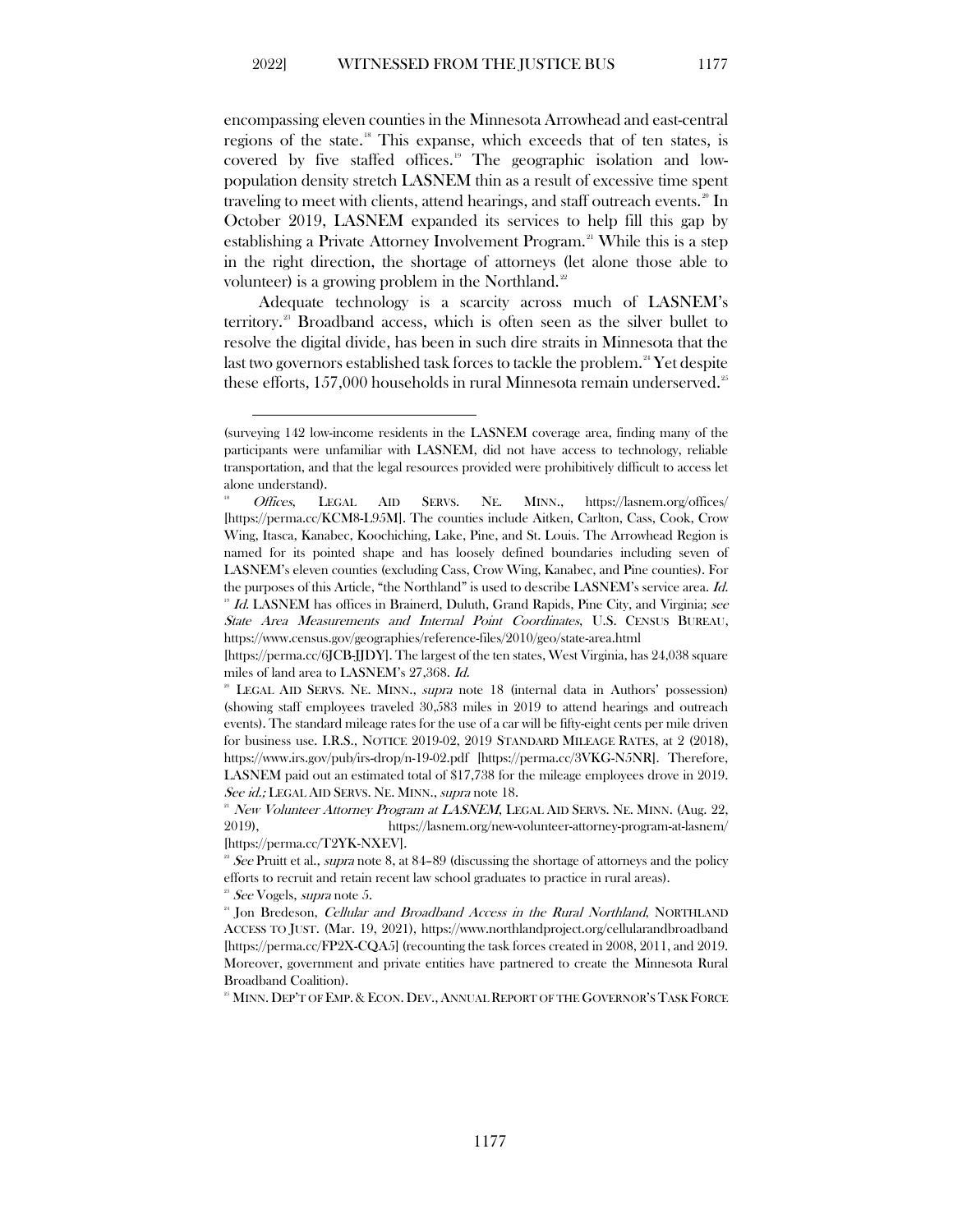The gaps in LASNEM's service area are pervasive with huge swaths having no wireline broadband of the minimum to be considered high speed.<sup>26</sup> In Pine County, for instance, nearly half of the households do not have the minimum broadband speed.<sup>[27](#page-6-2)</sup> Neighboring Pine County are Kanabec and Aitkin Counties, where four out of ten households do not meet the threshold.<sup>[28](#page-6-3)</sup> Widening the divide is the poor cellular service in LASNEM communities and lower levels of technology ownership, including computers, smartphones, and tablets.<sup>[29](#page-6-4)</sup> The COVID-19 crisis made this discrepancy all the greater, further isolating the needy and further complicating LASNEM's ability to serve them.<sup>[30](#page-6-5)</sup> Unbelievably, the pandemic, the great crisis, revealed the great road forward.

## <span id="page-6-0"></span>III. WHEELS OF JUSTICE: LASNEM HITS THE ROAD WITH TECHNOLOGY IN TOW

Some 550 miles from the nation's capital, equal-justice advocates in the bluegrass state have been turning heads with their Justice Bus—a law clinic on wheels.<sup>[31](#page-6-6)</sup> Rolling across northern Kentucky, the Justice Bus has become a moving advertisement for the Great American Promise and an epiphany of hope wherever people see it.<sup>[32](#page-6-7)</sup> Personal interaction—listening, supporting, advising, and just being there—is a chief charge of every legal assistance professional. [33](#page-6-8) The Justice Bus puts emphatic experts on the road

ON BROADBAND 18 (2020), https://mn.gov/deed/assets/2020-bbtf-annual-report\_tcm1045- 466512.pdf [https://perma.cc/YL5V-XYAD] [hereinafter BROADBAND REPORT].

<span id="page-6-1"></span> $^{26}$  Id. at 10, 30 (explaining the two-pronged state goal for broadband access). By 2022, the state strives for all Minnesota businesses and homes to have broadband access at a speed of  $25/3$  Mbps; by  $2026$ , the state's goal is to increase the speeds to  $100/20$  Mbps. *Id.*; see Indicators of Broadband Need, supra note 5. Eighteen percent of households in LASNEM's service area do not have access to the internet when dividing the total percentages in the eleven counties. See BROADBAND REPORT, supra note 25, at 10; Indicators of Broadband Need, supra note 5.

<span id="page-6-2"></span> $25$  See BROADBAND REPORT, supra note 25, at 30.

 $2^{\circ}$  *Id.* at 31.

<span id="page-6-4"></span><span id="page-6-3"></span> $29$  See Bredeson, supra note 24 (suggesting the cellular inequity is revealed by the clusters of towers near larger population centers and proximity to infrastructure such as Interstate 35); Vogels, supra note 5 (noting rural adults are less than urban adults to own a computer, smartphone, or tablet); see also Indicators of Broadband Need, supra note 5. Twelve percent of adults in LASNEM counties do not own a computer, smart phone, and tablet. The averages were calculated by adding the percentages of the eleven LASNEM counties. See Vogels, *supra* note 5.<br><sup>30</sup> See ACCESS TO JUSTICE REPORT, *supra* note 4.

<span id="page-6-6"></span><span id="page-6-5"></span><sup>&</sup>lt;sup>31</sup> Stephanie Francis Ward, Kentucky Pro Bono Organization Uses Bus as Mobile Legal Aid Clinic, A.B.A. J. (Dec. 1, 2018), https://www.abajournal.com/magazine/article/kentucky\_legal\_aid\_bluegrass\_justice\_bus [https://perma.cc/SRG2-GEZ6].<br><sup>32</sup> Id.

<span id="page-6-8"></span><span id="page-6-7"></span><sup>&</sup>lt;sup>38</sup> The justice bus concept is not new—several states across the country have introduced their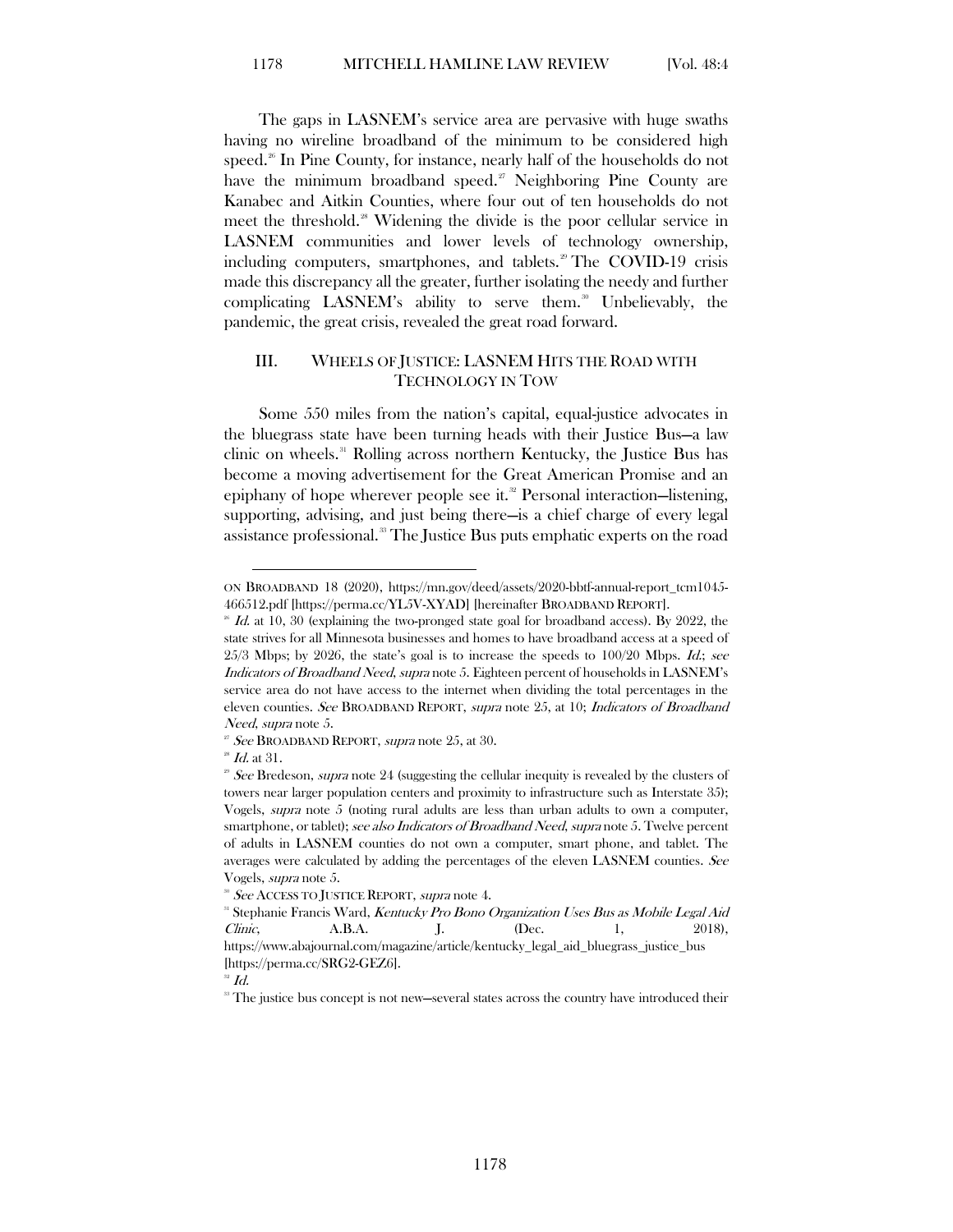where they can provide the human touch that is necessary for human mental health.<sup>[34](#page-7-0)</sup>

LASNEM's Justice Bus arrived in July 2021 and immediately became a high-profile ally in the fight for equality in the age of COVID-19.<sup>[35](#page-7-1)</sup> Almost everywhere it roams, it gets attention.<sup>[36](#page-7-2)</sup> Almost everywhere it stops, it elicits questions. People are hungry for legal assistance, and the Justice Bus gives hope that it is within reach. This is truly equal access to civil legal services, bringing justice to people where they live and work.

The Justice Bus is equipped with a meeting area, wheelchair ramp, heating, air conditioning, computer access, WiFi access, and a printer/scanner/copier.<sup>[37](#page-7-3)</sup> The internet is provided by two different carriers, allowing the best available connection.<sup>[38](#page-7-4)</sup> It is a mobile modern legal aid office.

Since embarking on its journey in July 2021, the LASNEM Justice Bus has traveled over 2,700 miles and attended eighteen community events,

own variation where legal services go directly to the people in need. See Pruitt et al., supra note 8, at 60–61 (discussing California initiative, One Justice's Justice Bus, efforts to take law students and attorneys into rural areas for short-term legal clinics); Lawyers Travel to Florida Keys on Justice Bus for Hurricane Clinic, FLA. BAR FOUND. (Mar. 1, 2019), https://thefloridabarfoundation.org/lawyers-travel-to-florida-keys-on-justice-bus-for-

hurricane-clinic/ [https://perma.cc/T2CF-L7N5] (highlighting collaboration with the private bar and non-profits to provide legal services in the aftermath of Hurricane Irma); Phillip W. McCallum, Have You Given Back? Join the Ranks of Those Who Have, 73 ALA. LAW. 384 (Nov. 2012) (recognizing Alabama's endeavor to reach its rural populace through their Justice Bus); Ohio Justice Bus, OHIO JUST. FOUND., https://www.ohiojusticefoundation.org/grantees/ohio-justice-bus/ [https://perma.cc/C5EN-M7QW] (touting, as its initiative, to provide a traveling venue for legal rights education and technology to Ohioans living in rural or underserved areas while also promoting attorney volunteerism).

<span id="page-7-0"></span> $34$  Maham Hasan, What All That Touch Deprivation Is Doing to Us, N.Y. TIMES (Oct. 6, 2020), https://www.nytimes.com/2020/10/06/style/touch-deprivation-coronavirus.html [https://perma.cc/N4PT-PZAE] (discussing coping measures to combat the mental-health issues that come with social-touch deprivation).<br><sup>35</sup> Chief Justice Gildea, AG Ellison Join Legal Services Leaders to Announce Justice Bus

<span id="page-7-1"></span>Initiative, LEGAL SERVS. STATE SUPPORT (July 30, 2021), http://www.mnlegalservices.org/legal-services-in-the-news/2021/7/30/chief-justice-gildea-agellison-join-legal-services-leaders-to-announce-justice-bus-initiative [https://perma.cc/9BZK-M5AF] (identifying the Justice Bus as a part of Reach Justice Minnesota, which is a series of initiative designed to leverage technology and bring lawyers and legal assistance to the meet

<span id="page-7-2"></span>people in their communities). Justice Buses, REACH JUST. MINN., https://www.reachjustice.org/justice-buses [https://perma.cc/5SV3-F6WB] (describing how Justice Bus is a traveling billboard because

it is wrapped in a bright blue color with LASNEM's phone number and website decaled on the side and back, along with the LawHelpMN logo).

<span id="page-7-3"></span><sup>37</sup> Interview with Rachel Albertson, Dev. and Commc'ns Manager, Legal Aid Serv. of Ne. Minn., in Brainerd, Minn. (Jan. 7, 2022).  $*$  Id.

<span id="page-7-4"></span>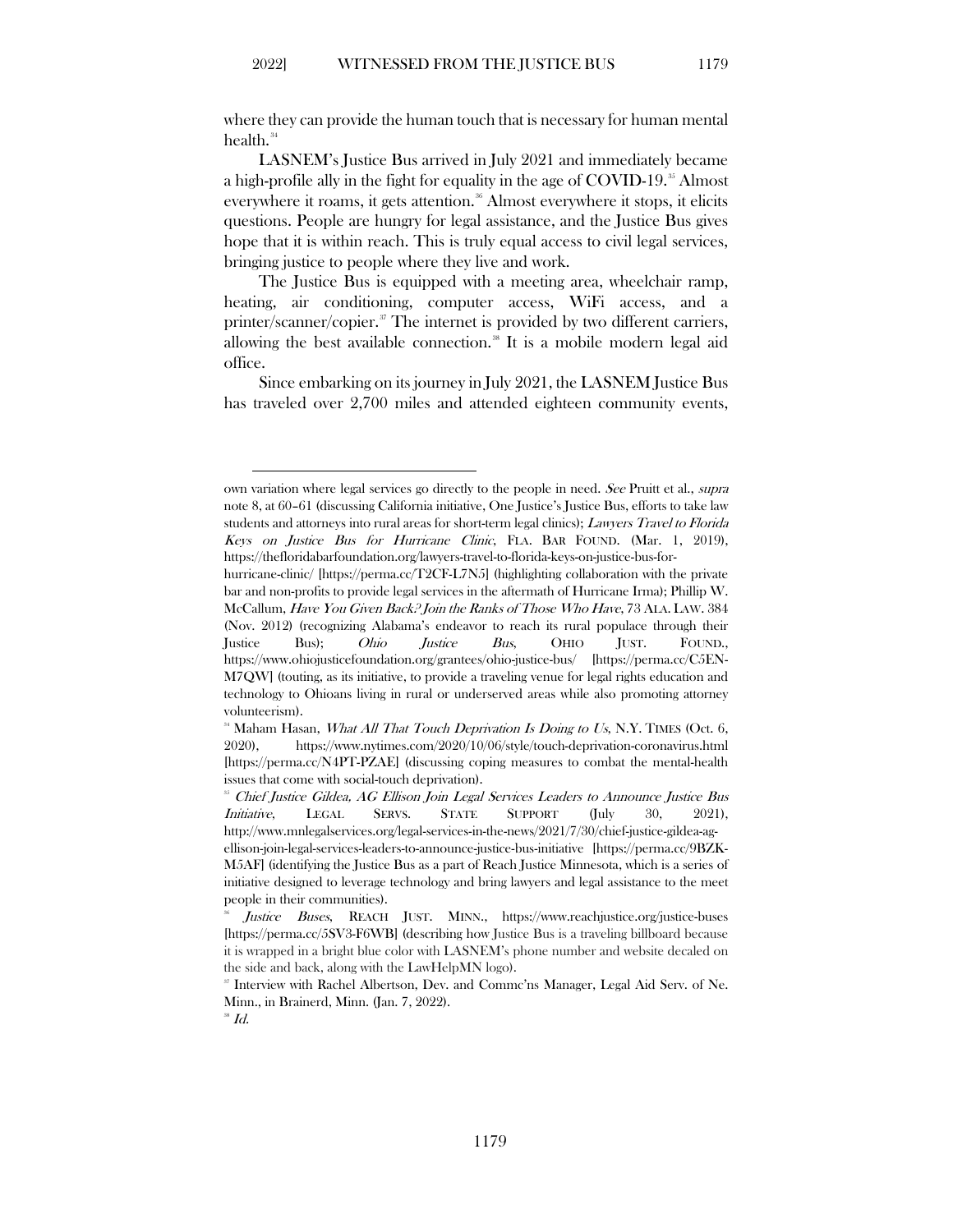even taking part in a parade procession at the Tall Timber Days in Grand Rapids, Minnesota, in its first month of service.<sup>[39](#page-8-0)</sup>

But the Justice Bus's efforts are far from ceremonial. For example, LASNEM partnered with Second Harvest mobile food pantry and sent the Justice Bus to eight different delivery sites where local residents receive food delivery.[40](#page-8-1) At these events, LASNEM provided consultations with services ranging from helping fill out paperwork on food-service terminations to helping update benefit applications. The advocacy is versatile and farreaching. At one event, a woman approached the Justice Bus for help with a domestic-violence situation so severe that she was only able to leave her home that day to retrieve food.<sup>[41](#page-8-2)</sup> In one serendipitous moment, she found hope and refuge in the Justice Bus and subsequently took her first steps toward the help she needed—without making a single phone call or leaving a search history on her browser—and without her abuser ever knowing.<sup>[42](#page-8-3)</sup>

Much of what the Justice Bus provides is as simple as clerical and technological support, such as scanning innumerable documents for benefit applications. There are so many people in need, however, that every day on the road is productive in unpredictable ways: helping a homeless person make a required call to his probation officer, completing an application and scanning three dozen pages of documents for a woman whose Social Security benefits were terminated just the day before, connecting a person with a virtual warrant resolution clinic to avoid arrest.<sup>[43](#page-8-4)</sup>

The Justice Bus not only brings civil legal service to the people—where they are, in their own communities— but it also provides those in need with a holistic approach to basic survival needs. The COVID-19 pandemic forced people to utilize technology (where it was not previously required) when walking into a government building no longer became an option.<sup>[44](#page-8-5)</sup> The true impact of the Justice Bus may never be known. People seeing the bright blue crusader rolling through their neighborhood are recognizing more and more that access to legal services is within reach. It is not unusual to see people writing down our phone numbers or giving a thumbs up on a random street corner, and almost every gas station stop becomes a question-and-answer session.<sup>[45](#page-8-6)</sup> These gestures seemingly illustrate the importance of,

<span id="page-8-0"></span> $^{\circ}\emph{Id}.$ 

 $^{40}$  Id.

<span id="page-8-3"></span><span id="page-8-2"></span><span id="page-8-1"></span> $41$  Id.

<span id="page-8-4"></span> $42$  Id.

 $^{\circ}$  Id.

<span id="page-8-5"></span><sup>&</sup>lt;sup>44</sup> See Physical Access Limited, Access to Justice Maintained, MINN. JUD. BRANCH (Mar. 20, 2020), https://www.mncourts.gov/About-The-

Courts/NewsAndAnnouncements/ItemDetail.aspx?id=1869 [https://perma.cc/N7SG-XLB2] (providing a timeline of halted courthouse operations in the early days of the pandemic).

<span id="page-8-6"></span><sup>45</sup> Interview with Rachel Albertson, Dev. and Commc'ns Manager, Legal Aid Serv. of Ne. Minn., in Duluth, Minn. (Dec. 08, 2021).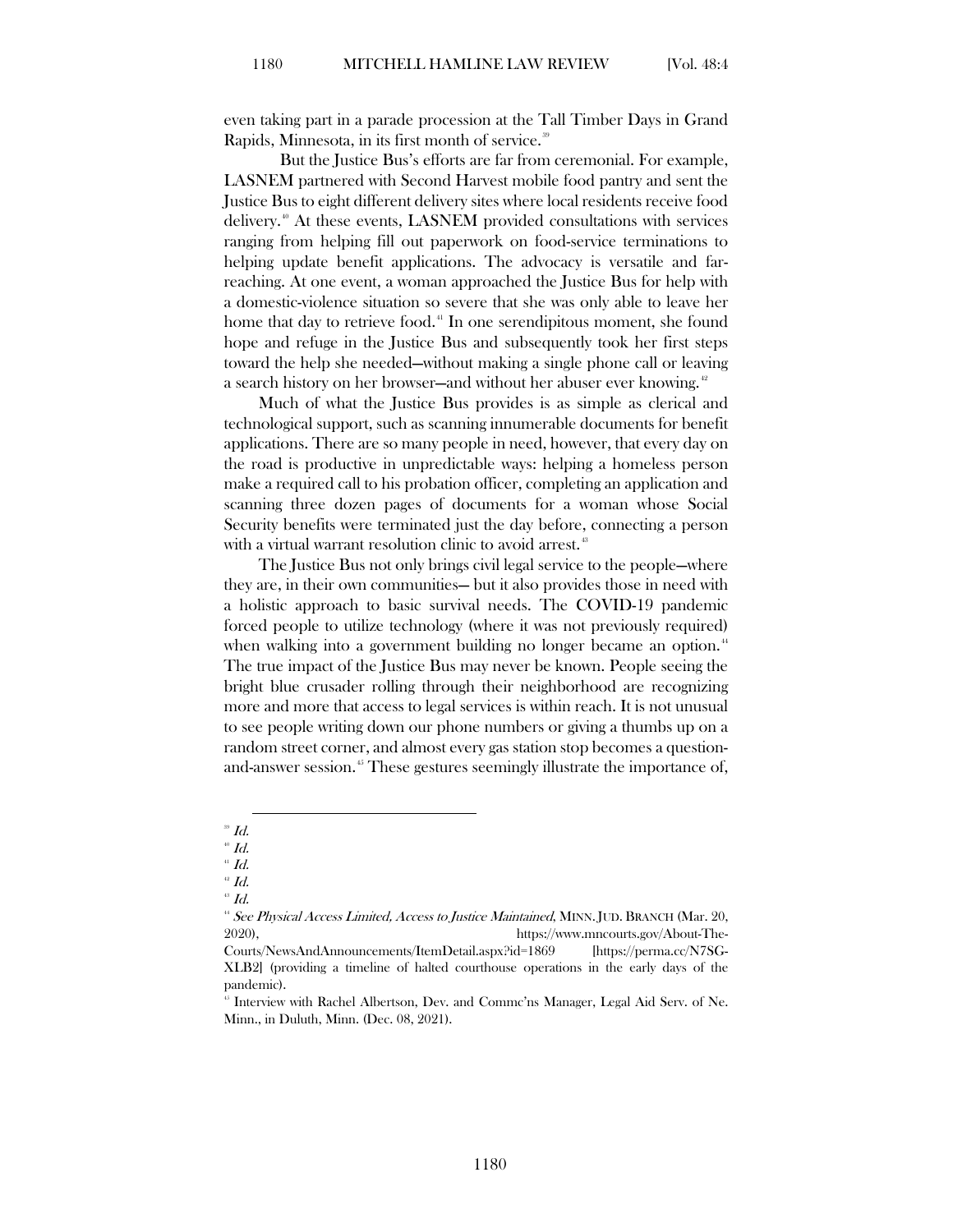<span id="page-9-0"></span>and deep-seated American belief in, the legal system and the right of everyone to pursue Equal Justice Under Law.

### IV. THE VIRTUAL HIGHWAY: ZOOM COURTS, KIOSKS, AND EVICTION-DIVERSION PILOTS

Unfortunately, long-distance driving is a way of life in the Northland, and the Justice Bus often travels one hundred miles between destinations, much of it through national forests and along lakeshores where roads dip and rise and wind and schedules are always on edge. So, despite its visibility and the great good it does, the Justice Bus cannot come close to making the impact that technology has achieved during COVID-19. Like a hotrod coming out of nowhere into the rearview mirror, technology has blown by conventional thinking and demanded that we embrace the slipstream if we ever want to arrive at equal justice for all.

#### <span id="page-9-1"></span>A. New Route: Zoom Courts

The advent of Zoom calls made a sharp U-turn in how participants view their use of time. [46](#page-9-2) COVID-19 drove us into what appeared to be a dead-end for regular business—until technology created a new route high above the roadblock, and ever since, we have been more productive for it.<sup>[47](#page-9-3)</sup>

Since those first Zoom calls in mid-2020, our ability to navigate technology and increase everyone's productivity has improved month by month. [48](#page-9-4) People always pressed for time and attention, upon a fair

<span id="page-9-2"></span> $*$  Stephanie A. Scharf & Roberta D. Liebenberg, Practicing Law in the Pandemic and Moving Forward, 24  $A.B.A.$  IV (2021), https://www.americanbar.org/content/dam/aba/administrative/digital-engagement/practice-

<span id="page-9-3"></span>forward/practice-forward-survey.pdf [https://perma.cc/6HTN-GXLE].<br>
<sup>#</sup> Mark Settle, *The Digitally Transformed Workplace: Productivity Paradise or Orwellian*  $Nightmare$ ?, FORBES (Sept. 14, 2021, 8:53 AM), https://www.forbes.com/sites/marksettle/2021/09/14/the-digitally-transformed-workplaceproductivity-paradise-or-orwellian-nightmare/?sh=6f1ab1d64a63 [https://perma.cc/NH8D-2UND] (discussing the widespread belief among business leaders that COVID-19 permanently transformed the modern workplace into "a digital wonderland in which physical presence is no longer required"); Eric Scigliano, Zoom Court Is Changing How Justice Is Served, ATLANTIC (Apr. 13, 2021), https://www.theatlantic.com/magazine/archive/2021/05/can-justice-be-served-onzoom/618392/ [https://perma.cc/Y76Y-ZZZY] (weighing the pros and cons of "virtual" justice and theorizing whether the experiment will be the new normal); How Courts Embraced Technology, Met the Pandemic Challenge, and Revolutionized Their Operations, PEW CHARITABLE TRS. 3 (Dec. 21, 2021), https://www.pewtrusts.org/en/research-and-analysis/reports/2021/12/how-courts-embracedtechnology-met-the-pandemic-challenge-and-revolutionized-their-operations [https://perma.cc/9N7P-2PP5] [hereinafter Court Response Report] (describing in a national

study how state courts adopted technology in the first five months of the pandemic).<br><sup>#</sup> See Wendell Jisa, *The Zoom Boom in Law: The Good, the Bad, & the Data*, A.B.A. BUS.

<span id="page-9-4"></span>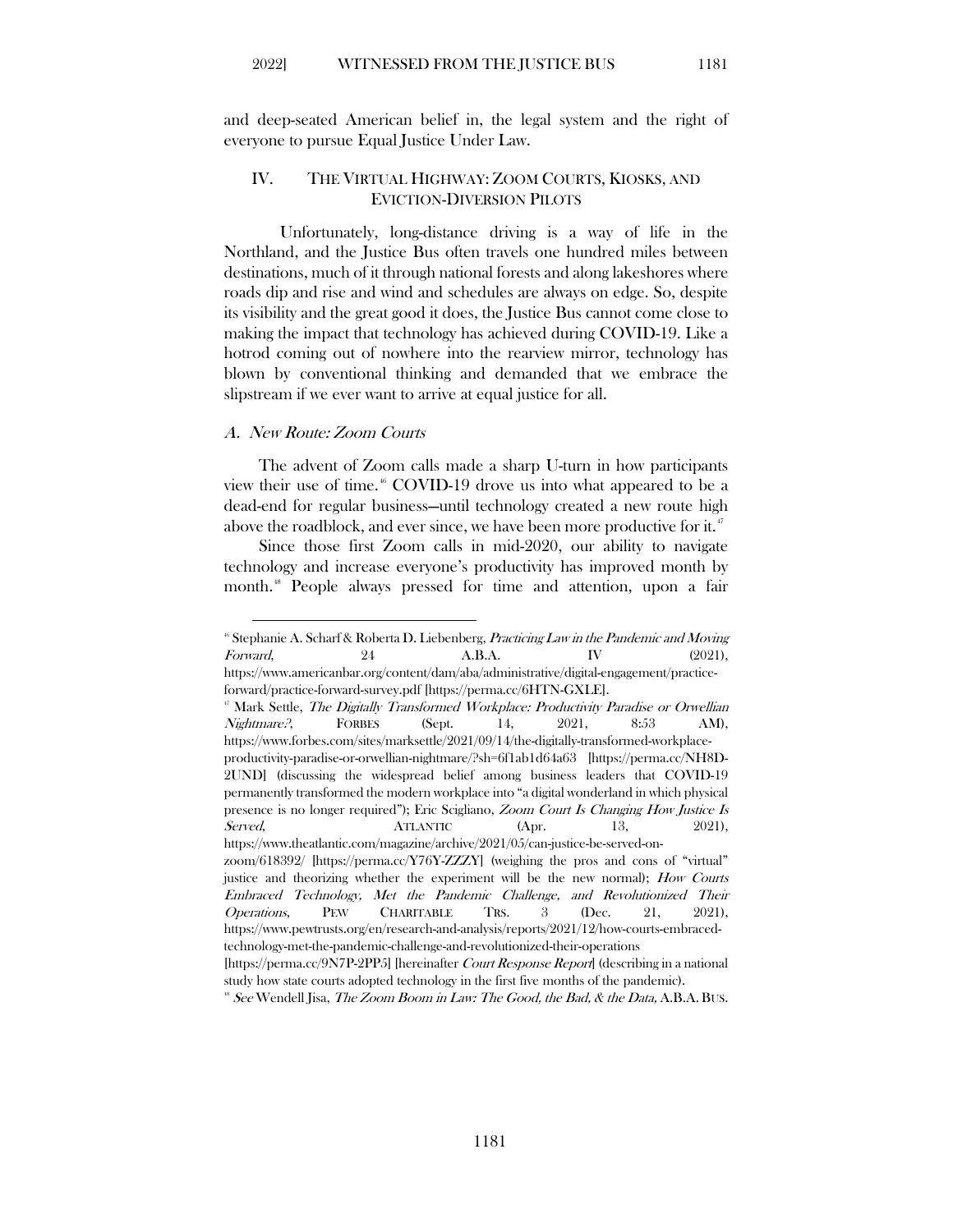assessment of the facts, mostly concur that the efficiency inherent in Zoom calls has been a "voilà!" moment for the work of law, and all in the system would be wise to continue to evolve this technological advantage that promotes equal access and equal justice.

Some lawyers have a ten-minute walk to the courthouse; others have a ten-minute drive. In rural America, however, it is usually a longer drive and a lot of time spent waiting for every court appearance. A lawyer in St. Louis Park, Minnesota, serving as counsel to a defendant in a court of law in Grand Rapids, Minnesota, would need to spend three hours on the road to make the appearance, and would likely arrive half an hour early to brief with clients. If things go smoothly, the lawyer is back on the road within an hour and, after another three hours, makes it back to the Twin Cities. That is a somewhat extreme example, but a real one, nonetheless. What is more common is an hour drive to and from, with an hour at the courthouse, which is still a considerable investment in time for a single proceeding.

How many needy clients get shoved down the list with so many hours lost on the road? Making court in the Twin Cities may not take six hours, but it is always a time-sensitive hustle, especially for anyone traveling in gridlock. Again, time lost and justice left hanging for far too many people when there is a better way right in front of us. Human interaction is ideal, as much as possible, but not if it means serving fewer people, hearing fewer cases, and providing fewer opportunities to help achieve equal justice.

Spending an hour in big-city traffic or racing across the countryside does eventually achieve human interaction, but it is not a great use of time or money and, in fact, creates an environment where time is irritably scarce, and anxiety is always high. This exercise, at this point more a matter of inertia than necessity, is crucial if in-person testimony is the goal, but if the goal is to provide equal justice under the law, then Zoom hearings are a better use of time and resources going forward. Helping more clients and giving advocates more time to run down the justice they deserve is for the greater good and exactly where we want to be. Thanks to Zoom hearings, we are getting there.

#### <span id="page-10-0"></span>B. Park and Ride: Legal Kiosks

Access to the legal system and the ability to seek justice have become less and less attainable for those with little or no technological means and resources. To help bridge this digital divide—widened by the pandemic and public health crisis—the Minnesota Legal Services Coalition harnessed CARES Act funds to create a statewide network of more than 250 Legal Kiosks.<sup>[49](#page-10-1)</sup>

<span id="page-10-1"></span>L. SEC. (Jan. 14, 2022), https://businesslawtoday.org/2022/01/the-zoom-boom-in-law-thegood-the-bad-the-data/ [https://perma.cc/EF6R-L2V9].<br><sup>®</sup> Elliot Maras, *Minnesota Legal Aid Deploys Self-Service Kiosks to Sustain Services*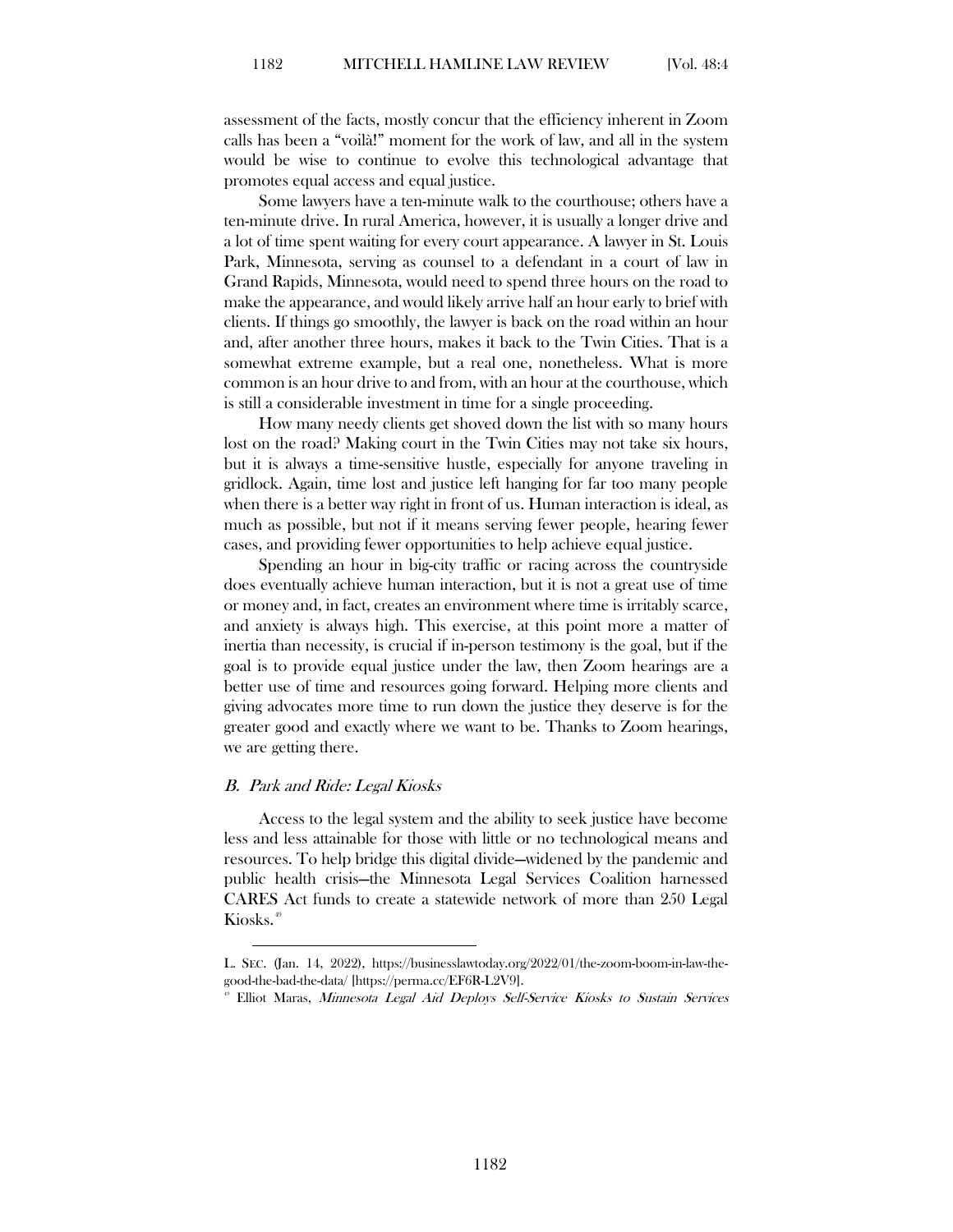Located in a variety of community locations across the state, each kiosk is a tech-ready service center dedicated to those typically outside technology's reach.<sup>[50](#page-11-0)</sup> LASNEM alone has sixty-five Legal Kiosks at fortythree locations—from Grand Marais on the North Shore to International Falls on the border, from Walker to Pine City, across the Leech Lake Band of Ojibwe Reservation, and at dozens of locations in between.<sup>[51](#page-11-1)</sup>

There are two types of Legal Kiosks. One is located in public areas libraries, city halls, and malls, for example—where people can apply for legal aid services and ascertain legal information.<sup>[52](#page-11-2)</sup> The other type is located where people require privacy, allowing them to participate in a court hearing or video meeting in addition to accessing services and information.<sup>33</sup> Both types were designed to provide a simple and easy platform that anyone can use with no more digital literacy than needed to operate a smartphone.

A stable and reliable internet connection is the engine to every Kiosk's success. This central feature resolves issues seen frequently during court hearings at the beginning of the pandemic, where people would attend on their cell phones, unaware they might have to wait an hour or more to be admitted into their virtual court hearing.<sup>[54](#page-11-4)</sup> Phone batteries would die, data limits would expire, and people would be knocked off the hearing before they were even admitted.<sup>[55](#page-11-5)</sup>

These minor modern marvels have been used for criminal court hearings, virtual doctor and therapy appointments, virtual job interviews,

Statewide, KIOSK MARKETPLACE (Sept. 22, 2021), https://www.kioskmarketplace.com/articles/minnesota-legal-aid-deploys-self-service- kiosks-

<span id="page-11-0"></span>to-sustain-services- statewide/ [https://perma.cc/AWL9-357C].<br>
<sup>30</sup> Kiosk Models, LEGAL KIOSK PROJECT, https://www.legalkiosk.org/about [https://perma.cc/3R6V-36ZP].<br><sup>31</sup> Legal Kiosk Locations, LEGAL KIOSK PROJECT, https://www.legalkiosk.org/locations

<span id="page-11-1"></span><sup>[</sup>https://perma.cc/J4VA-JAGF] (clarifying that not all Legal Kiosk locations are listed on the publicly accessible map. Locations serving people with safety issues, for instance, can keep their host-site location private).

<span id="page-11-2"></span><sup>52</sup> Kiosk Models – Model A vs. Model B, LEGAL KIOSK PROJECT, https://legalkiosk.helpdocs.io/article/kbtjquphql-kiosk-models-model-a-vs-model-b

<sup>[</sup>https://perma.cc/CQ6Q-ASC4] (explaining the differences between the public-facing Model A Legal Kiosk mounted on a stand and the confidentially placed Model B Legal Kiosk mounted on a desk, which also includes a black and white printer with scan and copy capabilities).

 $^{53}$   $\emph{Id.}$ 

<span id="page-11-4"></span><span id="page-11-3"></span><sup>&</sup>lt;sup>54</sup> Carol Schiro Greenwald, Zoom Fatigue Is Real: What It Is and How to Remediate It, A.B.A. BUS. L. SEC. (Mar. 18, 2021), https://businesslawtoday.org/2021/03/zoom-fatiguereal-remediate/ [https://perma.cc/XU4E-D8CU] (summarizing the general challenges of Zoom calls, including the psychological overload due to the lack of boundaries and the growing pains that come with any emerging technology).<br>  $^{55}$  *Id.*; see Interview with Ellen Anderson, Staff Attorney, Legal Aid Service of Ne. Minn., in

<span id="page-11-5"></span>Duluth, Minn. (Jan. 31, 2022) (recounting the various glitches, including dropped calls she and her clients experienced during Zoom hearings throughout the pandemic).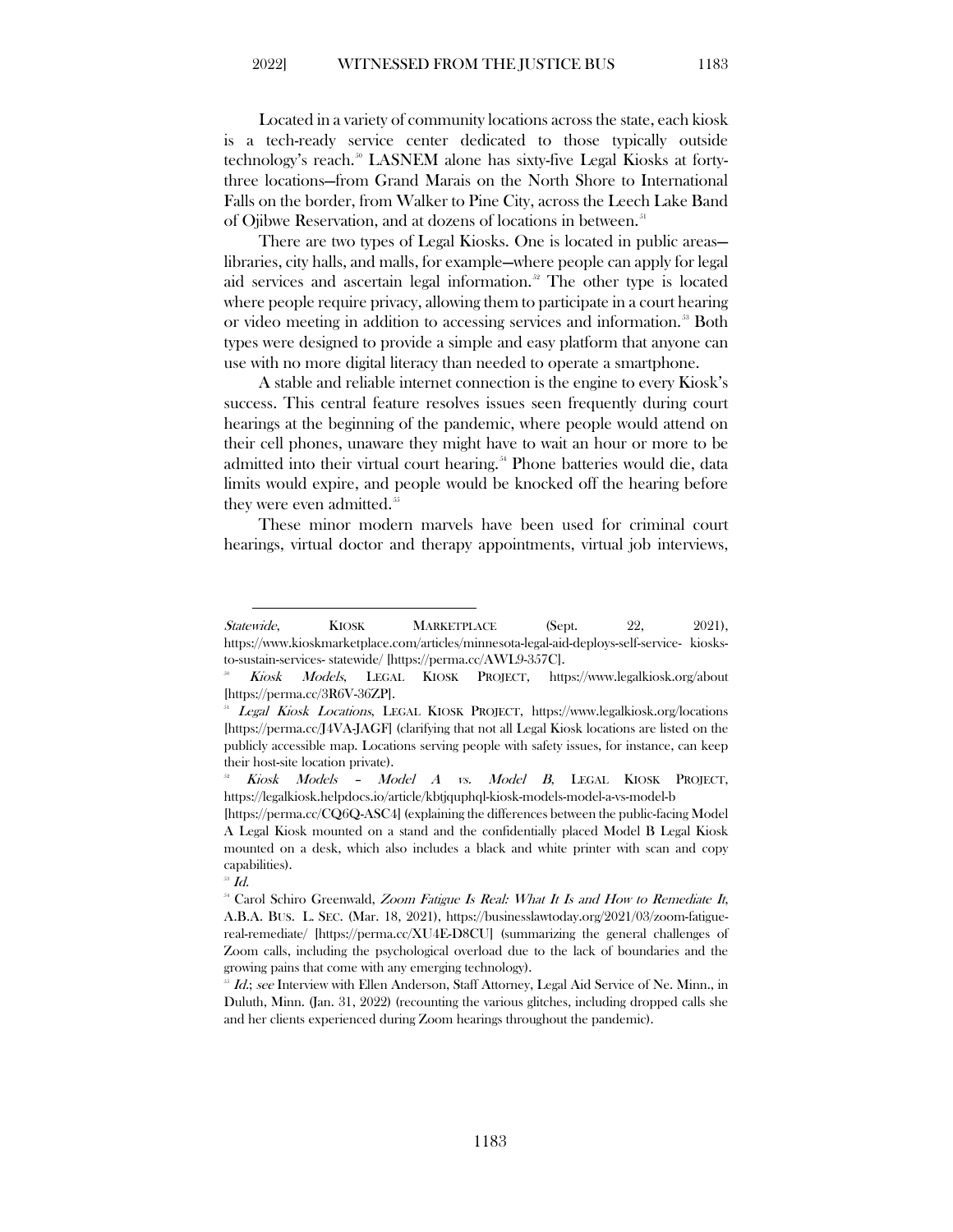and so much more.<sup>[56](#page-12-1)</sup> Legal aid staff can schedule virtual meetings with clients at a Legal Kiosk location and—via Zoom functions—take control of the computer to help clients fill out forms or court documents as if both parties were sitting across the desk.<sup>[57](#page-12-2)</sup> Many of the Kiosks have printers and scanners, allowing clients to print documents at no charge.<sup>[58](#page-12-3)</sup> Legal Kiosks spare clients the time and trouble of traveling to a courthouse or legal office and give them a new vehicle for pursuing justice with greater convenience in a safe, healthy, and confidential setting.

#### <span id="page-12-0"></span>C. Traffic Jam: Eviction Courts and the Partnership

Housing safety, stability, and preservation have always been prioritized at LASNEM. [59](#page-12-4) Prior to the pandemic, assisting people with their housing rights—whether dealing with a landlord refusing to make a repair or defending an illegal eviction—was already a stop-and-go proposition, where in-person hearings had to seemingly always be squeezed into ever-shrinking housing court calendars. $\frac{60}{50}$  $\frac{60}{50}$  $\frac{60}{50}$ 

In an effort to improve productivity and efficiency, LASNEM implemented a Housing Quality program in 2017 and began an Eviction Court Project in Crow Wing County in April  $2019$ .<sup> $a$ </sup> Under this program,

<span id="page-12-2"></span>https://support.zoom.us/hc/en-us/articles/201362673-Requesting-or-giving-remote-control [https://perma.cc/WPK8-JC5W].<br><sup>38</sup> LEGAL KIOSK PROJECT, *supra* note 52.<br><sup>29</sup> LASNEM Newsletters, LEGAL AID SERV. NE. MINN. (Aug. 2021),

<span id="page-12-4"></span><span id="page-12-3"></span>https://lasnem.org/august-2021/ [https://perma.cc/59KV-ECAR].<br>
<sup>®</sup> See Interview with Anderson, *supra* note 55.<br>
<sup>®</sup> See LASNEM Housing Quality, LAWHELPMN,

<span id="page-12-6"></span><span id="page-12-5"></span>https://www.lawhelpmn.org/loon/services/lasnem-housing-quality [https://perma.cc/2HSS-M3E2]; LEGAL AID SERV. NE. MINN., CROW WING COUNTY EVICTION CLINIC 1 (July 29, 2019) (on file with Authors); UTILIZATION-FOCUSED EVALUATION, COMMUNITY DEVELOPMENT AND LEGAL ASSISTANCE: BUILDING PARTNERSHIPS EVALUATION FINDINGS,

https://www.mncourts.gov/mncourtsgov/media/scao\_library/documents/Community-

Development-and-Legal-Assistance-Final-Evaluation-Report.pdf [https://perma.cc/YA33- FJEJ] (evaluating LASNEM's Housing Quality program and other legal assistance programs across the state that utilize special community development grants paid out by the Bank of America from a 2014 settlement concerning financial fraud leading up to and during the 2008 financial crisis). Although the grant supporting the Housing Quality program ended in

<span id="page-12-1"></span><sup>&</sup>lt;sup>56</sup> Lakeland PBS, *Bemidji Public Library Adds Legal Kiosk*, YOUTUBE (Mar. 11, 2021), https://youtu.be/wtonNFYSqqI [https://perma.cc/47QN-83J5] (showcasing where the Zoom function on a kiosk was used for a user to participate in a job interview); see generally KIOSK MARKETPLACE, https://www.kioskmarketplace.com/ [https://perma.cc/X76Y-J6K8] (showing the versatile uses of kiosks in restaurants, government, and in healthcare. The uses are as diverse as the industries embracing the kiosks. In an Indiana jail, for example, a kiosk was set up to disperse Narcan to reverse the effects of opioid overdose. Kiosks are also used for everyday business, such as paying bills, taxes, and renewing a driver's license complete with a picture-taking function).<br>  $\frac{57}{5}$  See Requesting or Giving Remote Control, ZOOM (Jan. 26, 2022),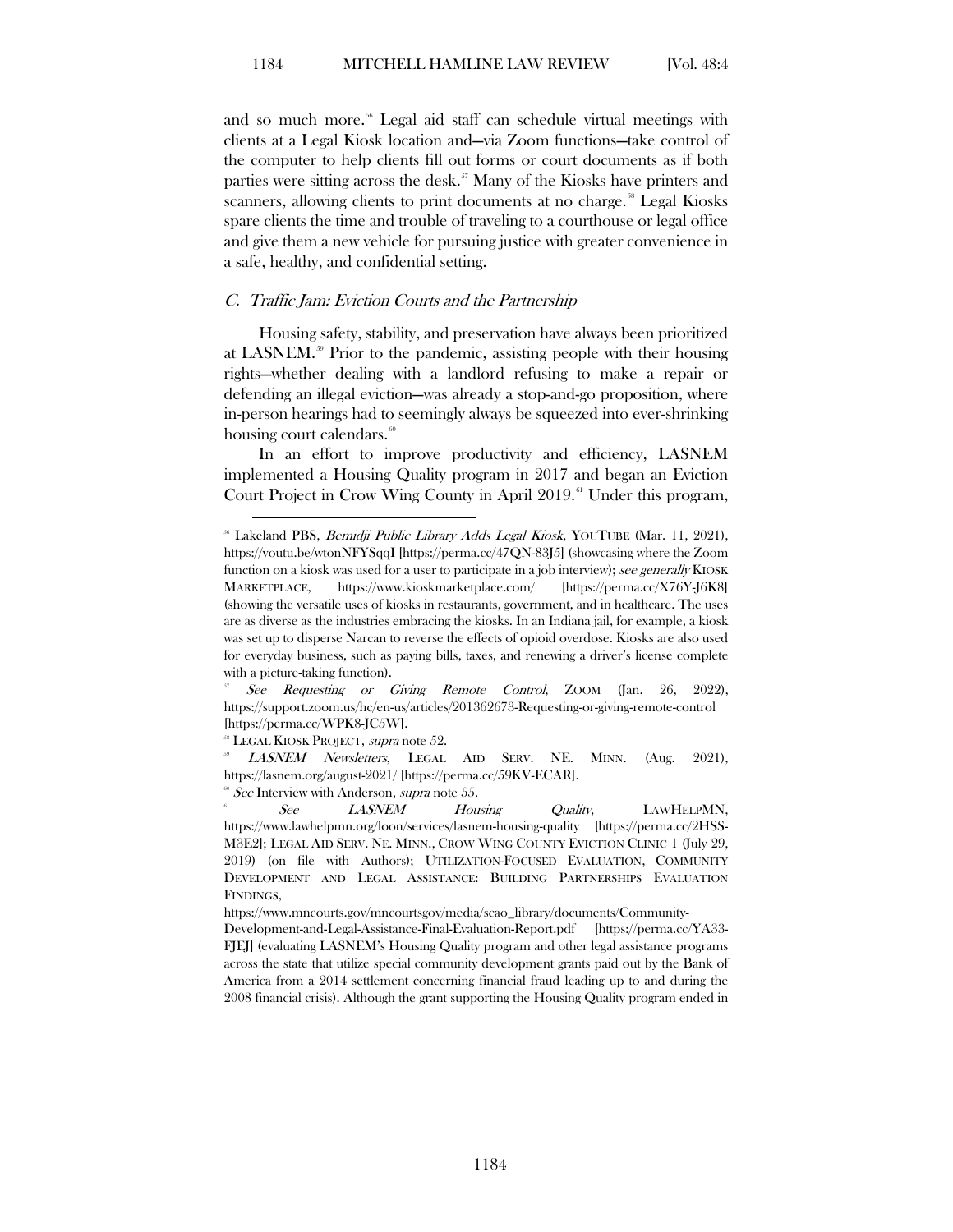LASNEM staff would be present at the eviction hearing calendars to process applications and provide advice and representation to those who qualified. $\degree$ This project was successful only because of the consolidated housing court calendar and the close physical proximity of the Crow Wing Judicial Center to the LASNEM Brainerd office location.<sup>[63](#page-13-1)</sup> The LASNEM Duluth office began doing the same project in January 2020 at the St. Louis County Courthouse[.64](#page-13-2) Both projects halted in March 2020 as COVID-19 shut the doors of businesses and government buildings.  $65$ 

On March 23, 2020, Governor Walz issued Emergency Executive Order 20-14 Suspending Evictions and Writs of Recovery During the COVID-19 Peacetime Emergency.<sup>[66](#page-13-4)</sup> Housing issues did not end during this time, but the world changed.<sup>[67](#page-13-5)</sup>

Beginning on June 30, 2021, the courts regularly began hearing eviction and housing cases as the restrictions of the Emergency Executive Peacetime Orders started to lift.<sup>[68](#page-13-6)</sup> LASNEM coordinated with the courts, community partners, and providers, and the Eviction-Diversion Pilot project began.<sup>®</sup> Zoom court hearings have allowed LASNEM staff to be present at each housing court calendar in three Judicial Districts every week

<span id="page-13-3"></span><span id="page-13-2"></span>https://mn.gov/governor/assets/EO%2020-01\_tcm1055-422957.pdf

[https://perma.cc/4F9U-YT85].

the summer of 2020, LASNEM has modified its housing mission to include habitability cases. Interview with Tiffany Doherty-Schooler, Dir. of Advoc., Legal Aid Serv. of Ne. Minn., in Duluth, Minn. (Jan. 25, 2022).<br>
<sup>®</sup> Interview with Rachel Albertson, *supra* note 37.

<span id="page-13-1"></span><span id="page-13-0"></span><sup>&</sup>lt;sup>63</sup> LEGAL AID SERV. NE. MINN., supra note 61, at 2 (showing LASNEM provided service to seventy-nine percent of the defendants who appeared for their in-person housing court hearings in Crow Wing County).<br>
<sup>64</sup> See supra note 61 and accompanying text.<br>
<sup>6</sup> See Minn. Exec. Order No. 20-01 (Mar. 13, 2020),

<span id="page-13-4"></span> $\textdegree$  Minn. Exec. Order No. 20-14 (Mar. 23, 2020), https://mn.gov/governor/assets/EO%2020-14%20Filed\_tcm1055-424508.pdf [https://perma.cc/2RRC-L5ZZ] (suspending landlords' ability to file eviction actions and preventing landlords from terminating residential leases, with some exceptions).

<span id="page-13-5"></span><sup>&</sup>lt;sup>67</sup> See id. The executive order permitted landlords to terminate a lease or file an eviction when a tenant "seriously endanger[ed] the safety of other residents" or allowed drugs, prostitution, unlawful use of a firearm, or stolen property on the premises in violation of Minn. Stat. § 504B.171, subdiv. 1. Id.; see 85 Fed. Reg. 55292 (Sept. 4, 2020) (issuing an eviction moratorium to help prevent the spread of COVID-19 by making it easier for tenants to abide by stay-at-home orders and quarantine and recover if diagnosed with COVID-19); see generally Andrea Palumbo & Karmen McQuitty, Tenant Rights in the Era of COVID-19, 77 BENCH & B. MINN. 36 (May/June 2020) (discussing challenges tenants face that are not addressed by the eviction moratoriums, including the financial strain caused by the continued obligation to pay rent).

<span id="page-13-6"></span> $68$  See 2021 Minn. Sess. Law Serv. 1st Sp. Sess. Ch. 8, art. V (H.F. 4) (ending Executive Orders 20-14, 20-73, and 20-79 and replacing each with the eviction moratorium phaseout beginning on June 30, 2021).

<span id="page-13-7"></span><sup>69</sup> RACHEL ALBERTSON, LEGAL AID SERV. NE. MINN., LASNEM EVICTION-DIVERSION PILOT PROJECT (2021) [hereinafter EVICTION-DIVERSION PILOT REPORT] (on file with Authors).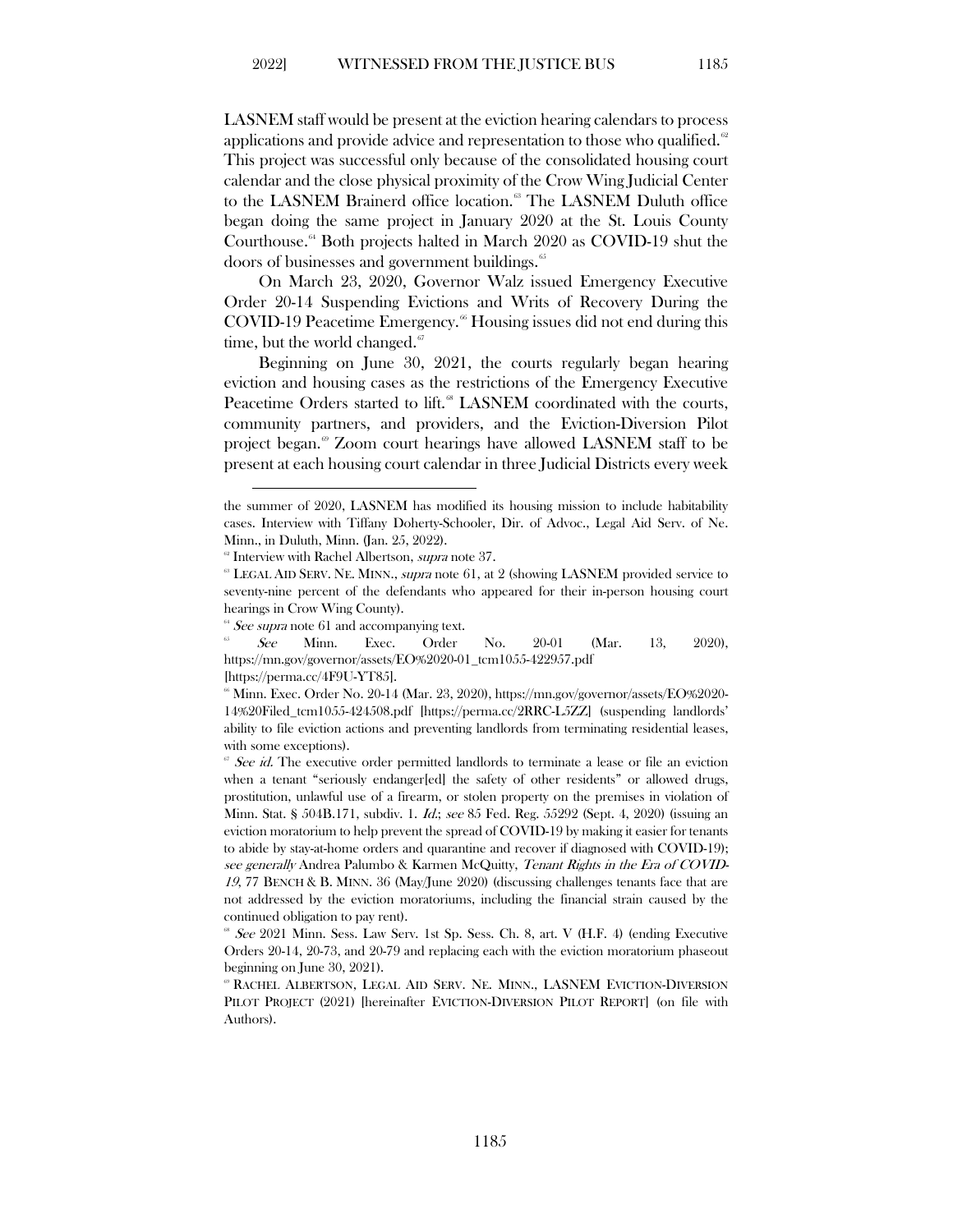since July  $2021$ .<sup>[70](#page-14-0)</sup> Coordinating with other community partners, beginning in August 2021, a team of providers was able to be present to assist people with legal advice or representation, rent-assistance applications, housing and financial counseling, and related stabilizing measures.<sup>[71](#page-14-1)</sup>

Technology, specifically Zoom, allowed this coordinated effort to take place. One helpful Zoom tool—breakout rooms—allows parties to move immediately and effortlessly from one virtual room to another, accomplishing more in one day than may have been achieved in a week just a few short years ago. For instance, in one breakout room, a party can complete an application for legal services, move to another room to speak with an attorney, and then move to another room to assist a community partner.<sup>[72](#page-14-2)</sup>

The process is not new, but the method is. In-person hearings before a judge or referee would often stop short so parties could complete any applications and negotiate prior to reappearing. Although this was understandable and unavoidable before, COVID-19 revealed how much more the courts can accomplish with the help of Zoom.<sup>[73](#page-14-3)</sup>

From July 14, 2021, to December 14, 2021, LASNEM provided service to 212 people through the Eviction-Diversion Pilot Project.<sup>[74](#page-14-4)</sup> Of those clients, 58% who were provided legal services had not contacted LASNEM ahead of the hearing, and of those, 35.5% had never applied for legal services with LASNEM prior to this interaction. [75](#page-14-5) Thanks to the Zoom platform, the Eviction-Diversion Program allowed LASNEM to reach a population that would have likely gone without any legal services.<sup>[76](#page-14-6)</sup> Initial Zoom calls were clumsy, but America learns quickly, and we are now conducting thousands of productive Zoom calls from court every day.<sup>[77](#page-14-7)</sup> As we continue to become more skilled and comfortable travelers on the virtual highway, we will continue to expand our ability to provide a fairer route for justice.

<span id="page-14-1"></span><span id="page-14-0"></span> $\overline{H}$  Id.

<span id="page-14-6"></span><span id="page-14-5"></span>

 $76$  See id.

<sup>&</sup>lt;sup>70</sup> Interview with Tiffany Doherty-Schooler, supra note 61.

<span id="page-14-2"></span> $2^2$  See Interview with Peter LaCourse, Staff Att'y, Legal Aid Serv. of Ne. Minn., in Duluth, Minn. (Jan. 31, 2022) (discussing the ease of breakout rooms when negotiating with parties); see generally The Future of Courts, ZOOM, https://explore.zoom.us/docs/en-us/future-ofcourts.html [https://perma.cc/MBM5-T6QG] (identifying the tools used in the rapid change to virtual courtrooms, specifically, Zoom Rooms, or "breakout rooms").

<span id="page-14-3"></span><sup>&</sup>lt;sup>33</sup> See Deanna Weniger, Review Takes Stock of Virtual Court Hearings' Effectiveness, GOV'T TECH. (Oct. 25, 2021), https://www.govtech.com/public-safety/review-takes-stock-of-virtualcourt-hearings-effectiveness [https://perma.cc/K3EH-WSKQ].

<span id="page-14-4"></span><sup>&</sup>lt;sup>74</sup> EVICTION-DIVERSION PILOT REPORT, *supra* note 69, at 8.<br><sup>75</sup> Id.

<span id="page-14-7"></span><sup>&</sup>lt;sup>77</sup> See Court Response Report, supra note 47, at 5. State courts quickly shifted online within the first months of the pandemic. Id. Even states that never conducted a single video hearing for a civil court case prior to the pandemic were averaging thousands of hearings a day. Id. Michigan and Texas are two such examples. Id. Between April 1 and June 1, 2020, they held more than 35,000 and 122,000 virtual hearings, respectively. Id.